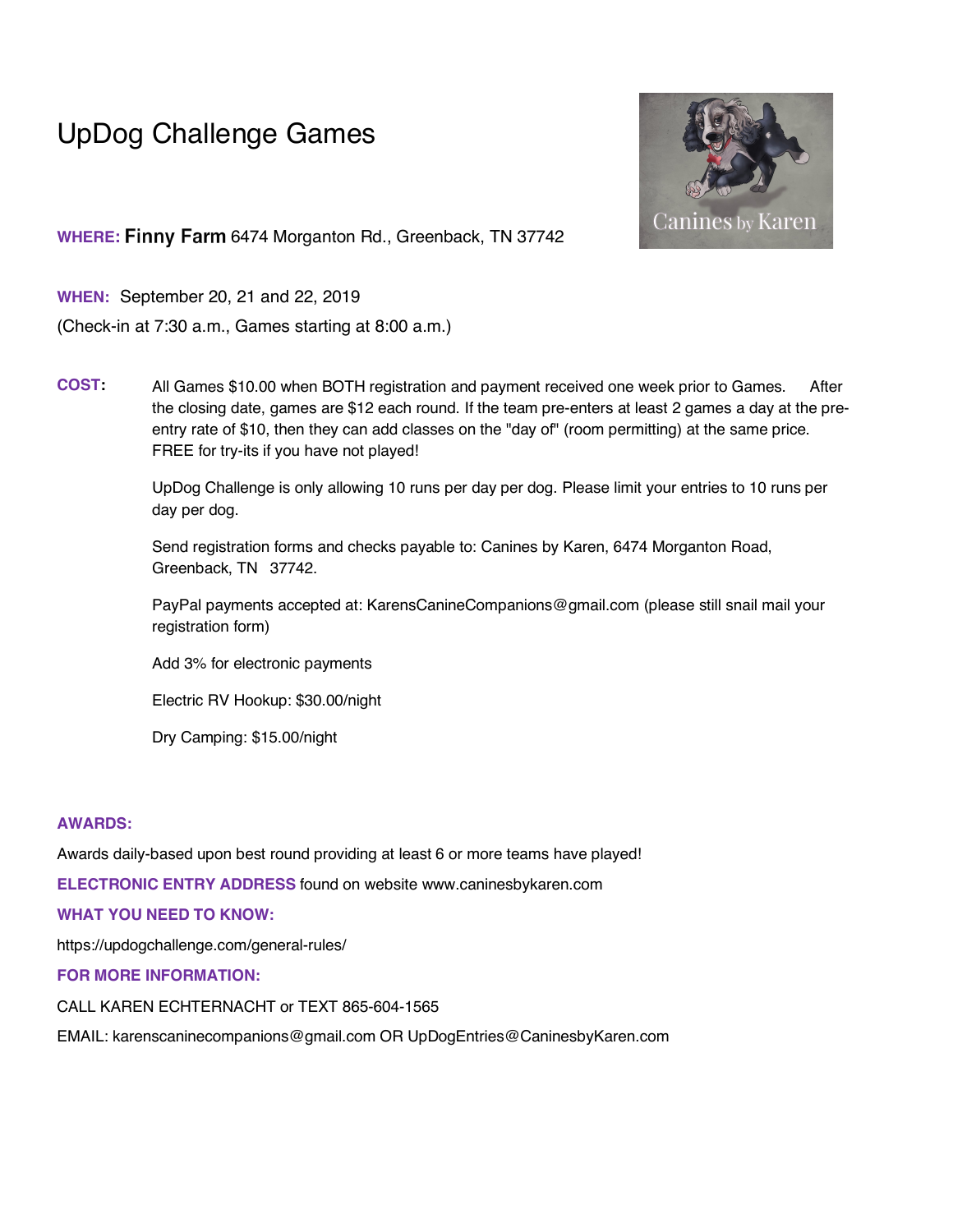ON-SITE RV/CAMPING: LIMITED RV electrical (110, 30 AMP AND 50 AMP) hookups are available on site (and a water hose for filling up tanks). You must provide a long power cord and make reservations in advance. Please bring blocks to go under your jacks so as not to mess up the pavement/grass parking areas. Limited spaces available for \$30.00 per night. Dry camping is available for \$15.00 per night. Showers are available for campers. To reserve your camping spot, fill out and return with your entries:

| Name and the contract of the contract of the contract of the contract of the contract of the contract of the contract of the contract of the contract of the contract of the contract of the contract of the contract of the c |  | No. of Days _________________                                                                                   |  |  |  |  |  |  |  |  |
|--------------------------------------------------------------------------------------------------------------------------------------------------------------------------------------------------------------------------------|--|-----------------------------------------------------------------------------------------------------------------|--|--|--|--|--|--|--|--|
|                                                                                                                                                                                                                                |  | Camper type: Length (if applies) _________________ DRY or 30 WATT OR 50 WATT                                    |  |  |  |  |  |  |  |  |
| <b>EMERGENCIES:</b> Fire, Police, and Medical Call 911                                                                                                                                                                         |  |                                                                                                                 |  |  |  |  |  |  |  |  |
| <b>ANIMAL EMERGENCIES:</b> Veterinary Center of Greenback 865-856-7600                                                                                                                                                         |  |                                                                                                                 |  |  |  |  |  |  |  |  |
|                                                                                                                                                                                                                                |  | LODGING AND ADDITIONAL INFORMATION ABOUT CANINES BY KAREN INCLUDING FINNY FARM VISIT:<br>www.caninesbykaren.com |  |  |  |  |  |  |  |  |
|                                                                                                                                                                                                                                |  |                                                                                                                 |  |  |  |  |  |  |  |  |

## **REGISTRATION**

## **PAYPAL: karenscaninecompanions@gmail.com**

Manual Registration: Checks made out to "Canines by Karen" AND ALL REGISTRATIONS (and check if not using PayPal) SHOULD BE SENT IN THE MAIL TO: Canines by Karen, 6474 Morganton Rd., Greenback, TN 37742. Runs are \$10.00 if both entry form and payment received 7 days in advance, otherwise \$12.00 per round. ONLY 10 Runs per day per Dog.

| Date of Trial:                           | Date Submitted:        |                              |  |  |  |  |  |  |  |
|------------------------------------------|------------------------|------------------------------|--|--|--|--|--|--|--|
| <b>Owner Name:</b>                       | Phone:                 |                              |  |  |  |  |  |  |  |
| Address:                                 | Email:                 |                              |  |  |  |  |  |  |  |
| City:                                    | State:                 | Zip:                         |  |  |  |  |  |  |  |
| Handler's Name: (if different from Owner |                        |                              |  |  |  |  |  |  |  |
| <b>UpDog Team Number:</b>                | Breed:                 |                              |  |  |  |  |  |  |  |
| Full Name of Dog:                        |                        |                              |  |  |  |  |  |  |  |
| Call Name:                               | Sex: <u>M</u> <u>F</u> | Date of Birth:               |  |  |  |  |  |  |  |
|                                          | Mini: Under 15"        | Can opt to jump 4, 8, 12, 16 |  |  |  |  |  |  |  |
| Jump Height:                             | Midi: 15" to 18"       | Can opt 8, 12,16, 20         |  |  |  |  |  |  |  |
|                                          | Maxi: Over 18"         | Can opt 12, 16, 20, 24       |  |  |  |  |  |  |  |
|                                          | Mega: 23" and over     | Can opt 12, 16, 20 24        |  |  |  |  |  |  |  |

-----